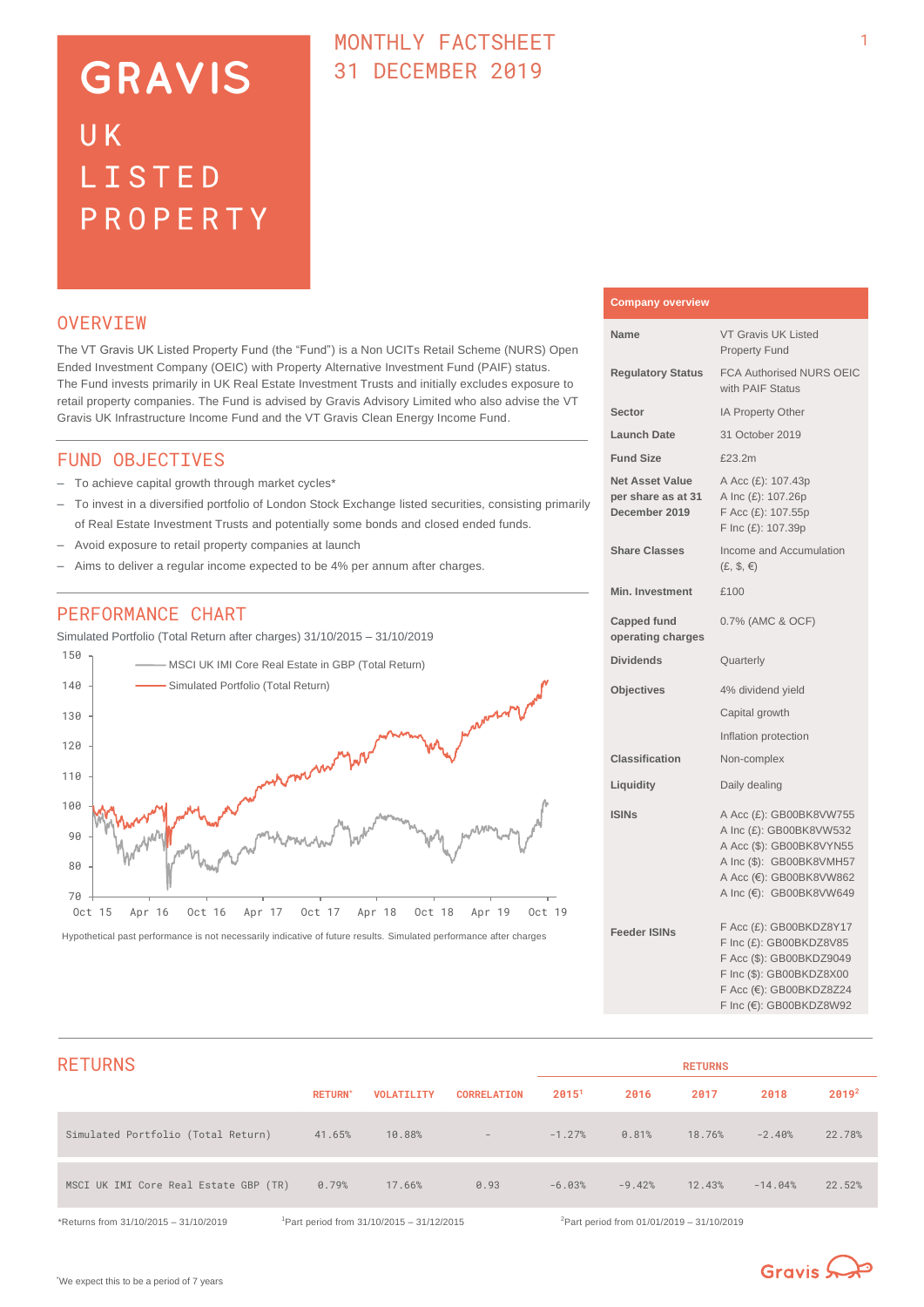### FUND ADVISER'S REPORT

December was an excellent month for the Fund, with one holding becoming the target of a takeover bid.

Over the course of December, the NAV of the Fund increased to 107.4252p (A Acc), net of fees and expenses.

The strategy of the Fund is to invest in a diversified collection of real estate companies that are likely to benefit from strong socioeconomic trends and that are operated by experts in property management and investment. In executing this strategy, the Fund seeks to maximise its exposure to four powerful mega trends: ageing population, digitisation, generation rent and urbanisation.

A key feature of the Fund is liquidity, offering investors daily access to some of the best quality property in the UK. Fund liquidity is underpinned by the liquidity of the investments held within it. These are listed real estate investment companies. The investible universe is broad and deep, with more than 100 quoted companies within the real estate sector of the London Stock Exchange (LSE). Of these, we consider around 45 to be potential investment opportunities, with a collective market capitalisation of more than £50bn and significant daily liquidity, with combined average trading volumes exceeding £80m per day.

A sign of the depth of liquidity provided by the LSE for real estate equities is new issuance. Over the past 5 years there has been on average £2.6bn of annual equity issuance. One source of new issuance is from management teams seeking to fund future growth strategies, either to acquire new assets or to undertake new developments. In December the Fund participated in two successful equity raises. Impact Healthcare REIT (IHR), the owner of care homes across the UK, issued new stock at 108p, a 1.8% discount to its pre-announcement price. IHR will use the placing proceeds to finance

acquisitions. GCP Student Living, a student accommodation REIT and member of the FTSE 250, issued £77m of new stock at 186p, a 6.3% discount to its undisturbed price, with the proceeds earmarked for purchasing pipeline assets. Not only were both offerings attractive, each one enabled the Fund to buy additional shares without incurring stamp duty or broker commissions.

Within the portfolio, Hansteen, a top ten fund position at the end of November, was the target of a management approved bid from Blackstone, one of the largest global investors in real estate. Hansteen owns industrial and logistics assets and sits firmly within our digitisation mega trend. While we would prefer to own these assets for the long-term Blackstone is proposing to pay an 11.7% premium to the last reported EPRA NAV per share. This premium can be viewed as strongly supporting the rationale for the Fund having significant exposure to several high quality companies across the industrials and logistics sub-sectors.

Looking ahead, with the continuing growth of specialist REITs and the appetite amongst investors for high quality real estate, managed by dedicated and focused experts, it is likely that the stock market will continue to provide liquidity for property companies and investors in 2020 and beyond.

#### Matthew Norris, CFA

Fund Adviser Gravis Advisory Ltd matthew.norris@graviscapital.com

#### **Investment Adviser**

Gravis Advisory Limited is owned and managed by Gravis Capital Management Ltd ("Gravis").

Gravis was established in May 2008 as a specialist investor in property and infrastructure and now manages c.£3.2bn of assets in these sectors in the UK.

Gravis Advisory Limited is Investment Adviser to the c.£570m VT Gravis UK Infrastructure Income Fund, which is one of the only OEICs focusing on investment in the UK's infrastructure sector.

#### **Fund Advisers**

**Matthew Norris, CFA** is the lead adviser to the VT Gravis UK Listed Property Fund.

Matthew has more than two decades investment management experience and has a specialist focus on real estate securities.

He served as an Executive Director of Grosvenor Europe where he was responsible for global real estate securities strategies. He joined Grosvenor following roles managing equity funds at Fulcrum Asset Management and Buttonwood Capital Partners.

Matthew holds a BA (Hons) degree in Economics & Politics from the University of York, the Investment Management Certificate and is a CFA charterholder.

He also provides expert input to research projects run by EPRA, which focus on the importance of emergent real estate sectors.

**Nick Barker** is the strategic adviser to the fund. Nick is the lead manager of the c.£900m GCP Student Living REIT.

He is a qualified member of RICS and headed up the Alternative Property division at Schroders.

Nick joined Gravis in 2016 and has accumulated over 16 years of investment experience in the property sector.

#### **Sales Contacts**

Cameron Gardner 07835 142763 cameron.gardner@graviscapital.com

Ollie Matthews 07787 415151 [ollie.matthews@graviscapital.com](mailto:ollie.matthews@graviscapital.com)

Robin Shepherd 07971 836433 [robin.shepherd@graviscapital.com](mailto:robin.shepherd@graviscapital.com)

Nick Winder [07548 614184](tel:07548%20614184) [nick.winder@graviscapital.com](mailto:nick.winder@graviscapital.com)

William MacLeod 07836 695442 [william.macleod@graviscapital.com](mailto:william.macleod@graviscapital.com)

#### **Dealing**

Valu‑Trac 01343 880344 Gulp@valu-trac.com

REITS BRIEFING<sup>1</sup>

- A UK Real Estate Investment Trust (REIT) is a London Stock Exchange listed closed ended publicly traded company that provides investors with tax efficient exposure to property assets.
- A REIT can invest in a wide variety of property.
- REIT Shares can be traded daily without the liquidity risk often experienced by open ended funds which own direct property.
- UK REIT status exempts the company from corporation tax on profits and gains from UK qualifying property rental businesses.
- A UK REIT must distribute at least 90% of its taxable income to investors. Distributions are treated as property rental income rather than dividends. Taxation of income from property is moved from the corporate level to the investor level, benefitting ISA, SIPP and Bond investors.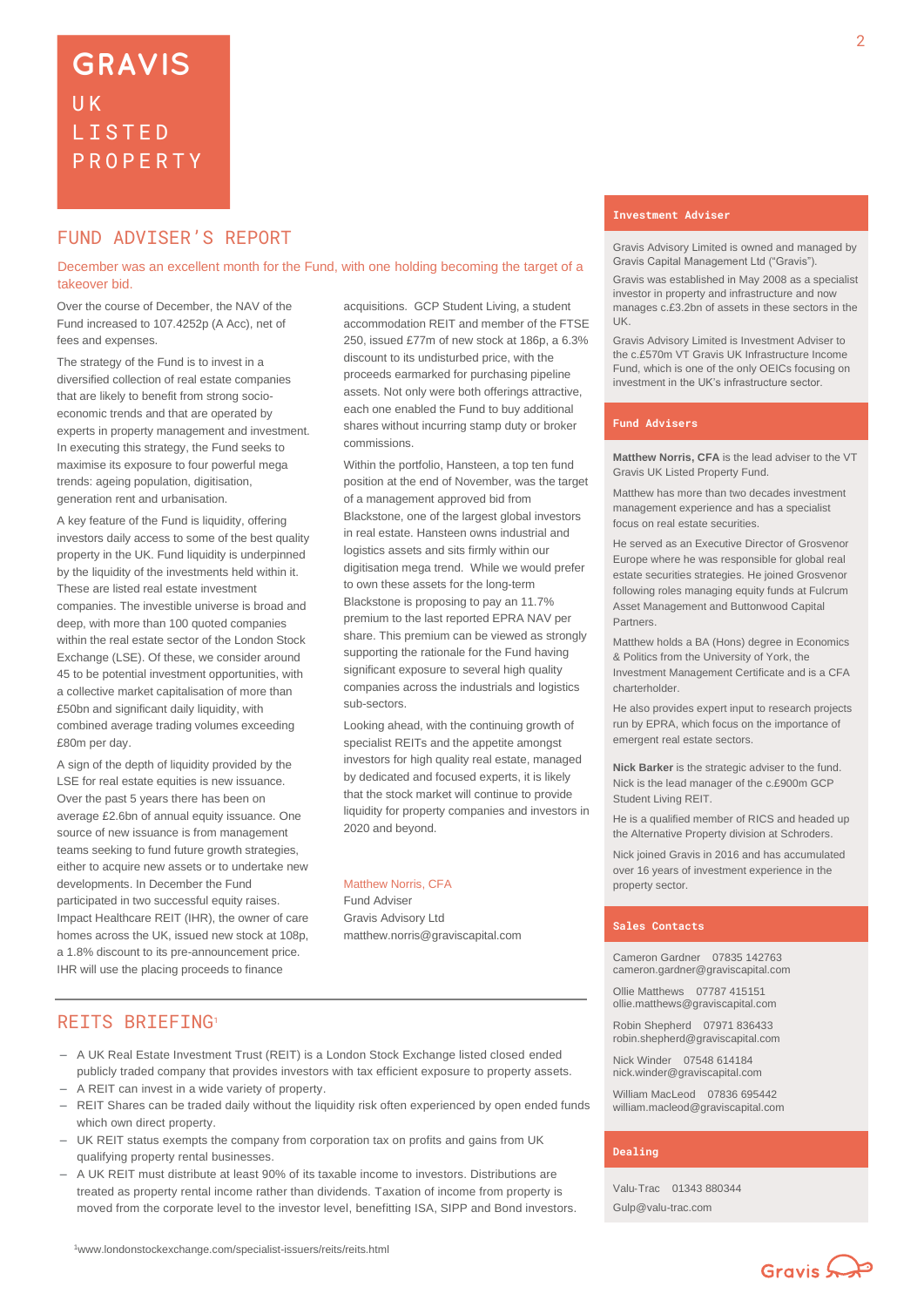### INVESTMENT APPROACH

The Fund is exposed to a broad range of GBP denominated, LSE listed REITs and potentially bonds and other closed ended funds, with a focus on the stability and security of quarterly distributions. The portfolio is constructed to target diversified exposure to all UK REIT classifications, with the exception of retail.

Investments are selected for inclusion in the Fund based upon a number of key factors; the most significant are shown below. The Fund is actively managed with a view to maximising returns whilst keeping costs to a minimum. There is daily liquidity.



### RISK & REWARD – 4 YEARS

Returns and volatility – 31/10/2015 – 31/10/2019



Hypothetical past performance is not necessarily indicative of future results. Simulated performance after charges Simulated portfolio vs MSCI UK GBP vs MSCI UK IMI Core Real Estate GBP vs iShares UK Property ETF GBP

|                                  | 4yr Total Return | 4yr Volatility | <b>12 Month Yield</b> |
|----------------------------------|------------------|----------------|-----------------------|
| Simulated Portfolio              | 41.65%           | 10.88%         | 3.73%                 |
| MSCI UK GBP                      | 33.01%           | 13.03%         | 4.43%                 |
| iShares UK Property ETF GBP      | 0.31%            | 16.81%         | 3.02%                 |
| MSCI UK IMI Core Real Estate GBP | 0.79%            | 17.66%         | 3.64%                 |